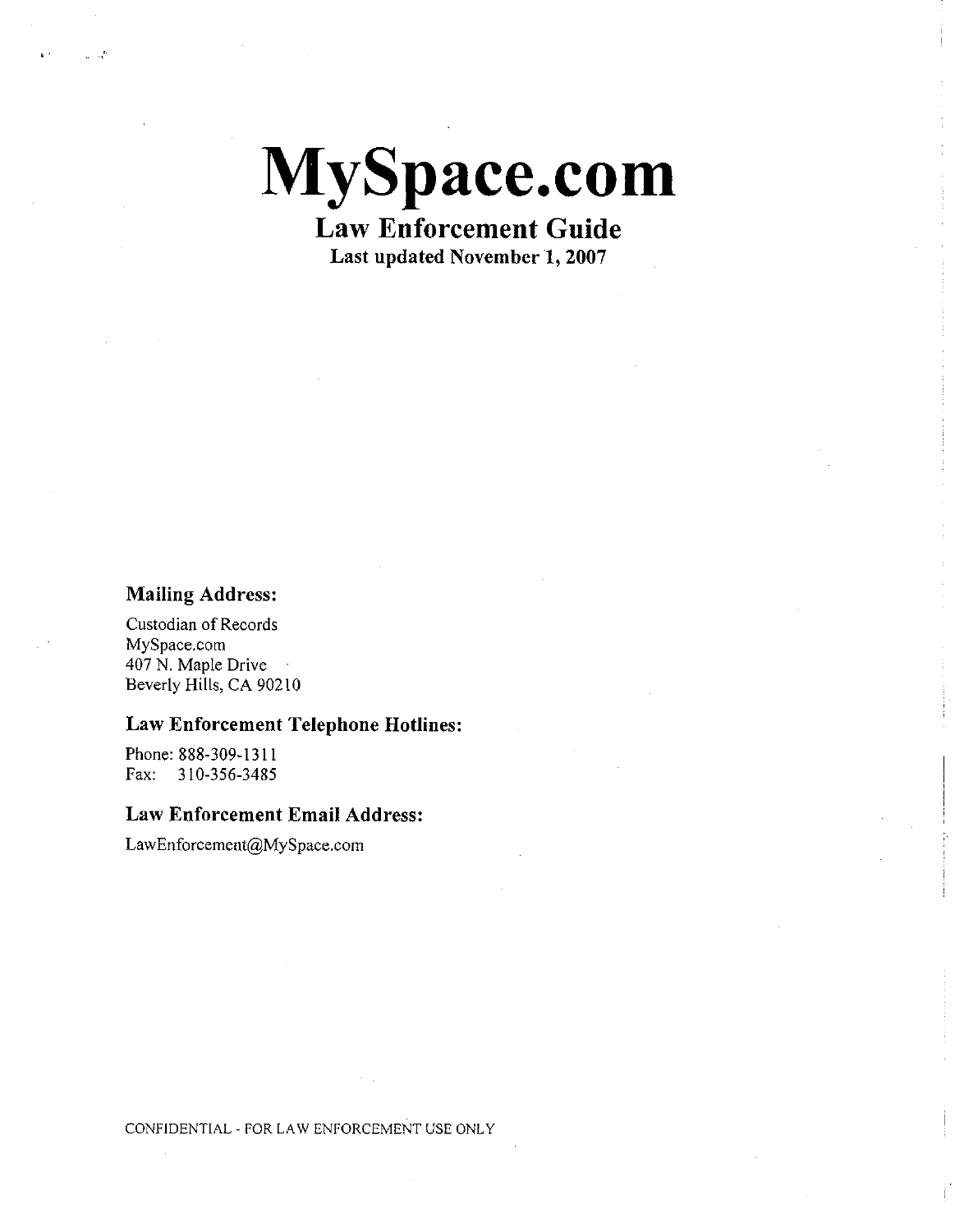# **Table of Contents**

| I.          |                                                                               |
|-------------|-------------------------------------------------------------------------------|
| II.         |                                                                               |
| Ш.          |                                                                               |
| IV.         | Information that may Reside on a MySpace User's Computer (not with MySpace) 7 |
| $V_{\perp}$ |                                                                               |
| VI.         |                                                                               |
| VII.        |                                                                               |
| VIII.       |                                                                               |
| IX.         |                                                                               |
| X.          |                                                                               |
| XI.         |                                                                               |
| XII.        |                                                                               |

Page 2 of 15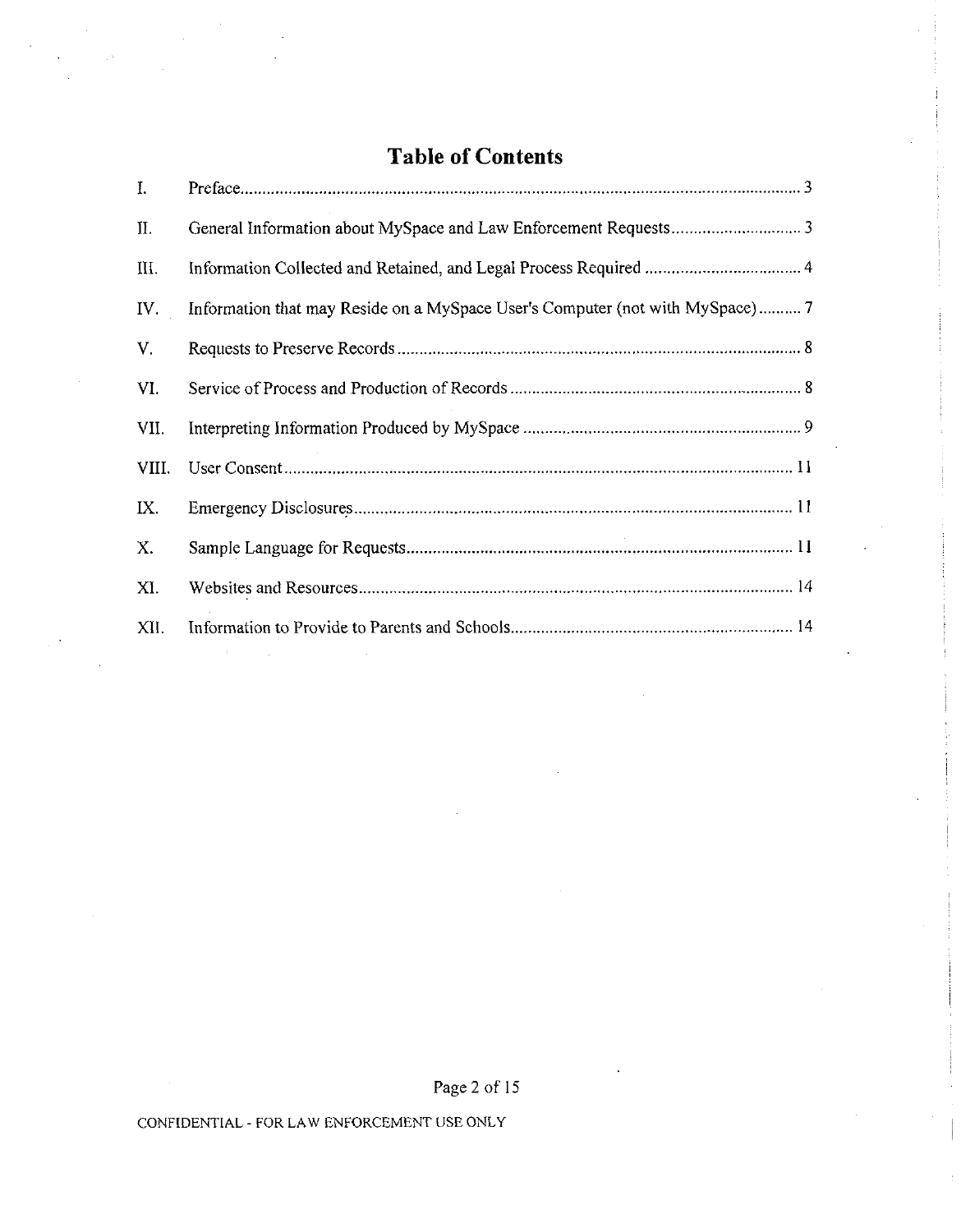## <span id="page-2-0"></span>**I. Preface**

MySpace.com ("MySpace") is committed to assisting law enforcement, to the extent permitted by law, in investigations related to unlawful activity. This Law Enforcement Guide is designed to serve that purpose by providing information to facilitate law enforcement requests for user data held by MySpace. The Guide specifies what information is collected by MySpace, how long that information is retained, how to tailor requests to ensure MySpace produces the specific information sought, and the legal process necessary to permit MySpace to disclose different types of information. Finally, the Guide provides contact information for MySpace personnel dedicated specifically to responding to law enforcement requests, including emergency requests.

Because MySpace wishes to prioritize law enforcement requests, it has established dedicated lines of communication reserved solely for law enforcement. This Guide is intended solely for use by bona fide law enforcement agencies and may not be distributed to any other person or organization without the express written authorization of MySpace. MySpace will require verification that the person requesting this Guide is a bona fide law enforcement officer or acting on behalf of a law enforcement agency or prosecutor's office prior to releasing this  $Guide.<sup>1</sup>$ 

## <span id="page-2-1"></span>**II. General Information about MySpace and Law Enforcement Requests**

The MySpace service empowers millions of users to communicate with a worldwide network of friends. MySpace is a free online social networking service that allows users to create their own profile pages, which can include lists of their favorite musicians, books and movies, photos of themselves and friends, and links to pages within and outside the MySpace environment. The service also permits users to send and receive private messages (the functional equivalent of emails) with other MySpace users, and to restrict the disclosure of certain information (blogs, profile information) exclusively to their MySpace friends. Users have extensive control over their own accounts, both with regard to the identity information they provide, and in their ability to retain or delete information stored in their profiles. Finally, the MySpace site has extensive help pages that may assist law enforcement in determining if the information sought is publicly available, and may further assist law enforcement in understanding the particular features offered. The MySpace help pages can be found via a link at the top right hand corner of the MySpace.com home page.

MySpace is committed to assisting law enforcement investigations to the fullest extent, consistent with applicable law. The primary set of laws governing MySpace's ability to disclose

Page 3 of 15

<sup>1</sup> This Guide is the property of MySpace and MySpace reserves the right to change any of the policies stated in this Guide at any time without notice. MySpace will make reasonable efforts to inform law enforcement of any significant changes in policies or procedures through updates to this Guide. The information in this Guide is not intended to create any enforceable rights against MySpace.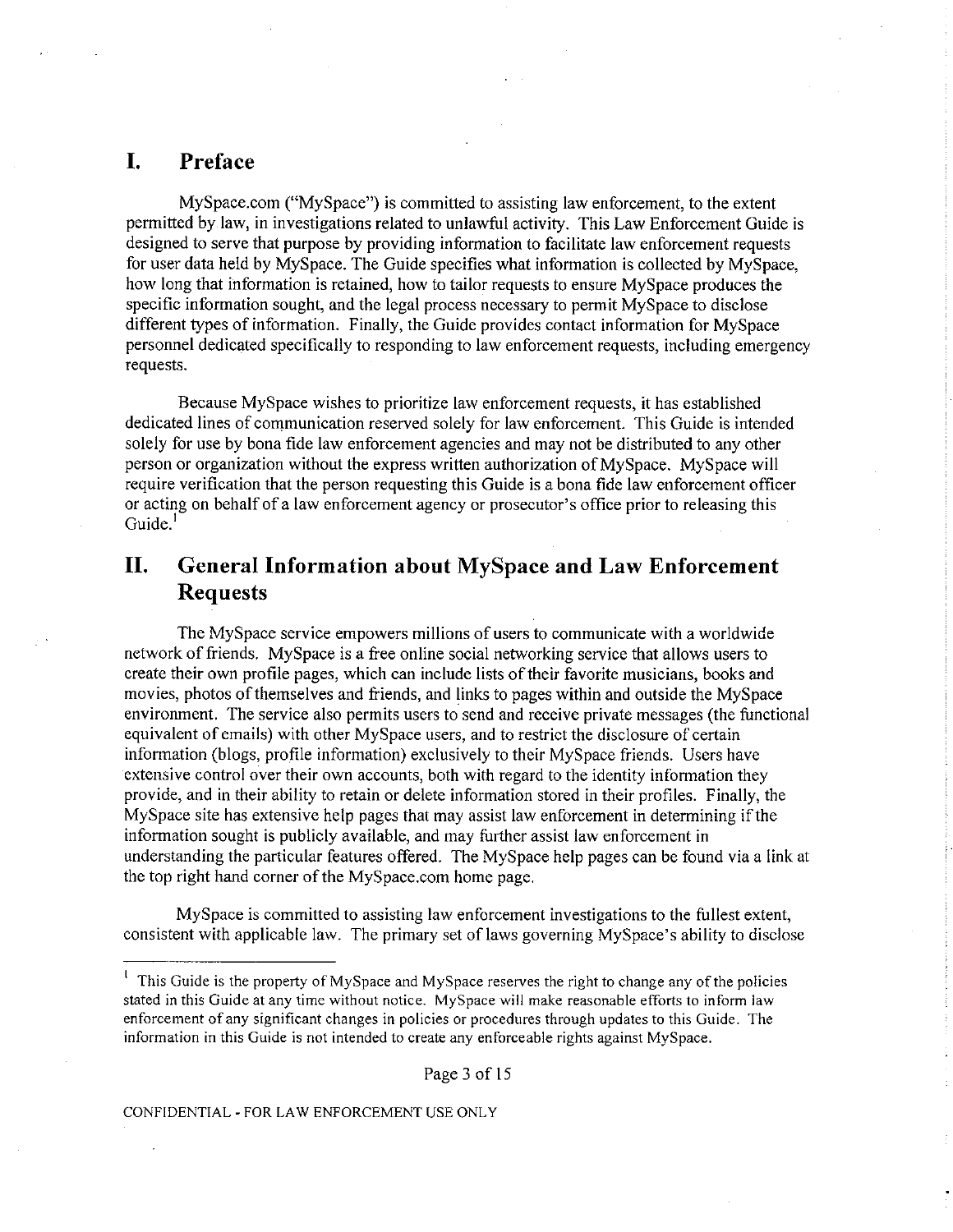user information is found in the Electronic Communications Privacy Act, 18 U.S.C. § 2701, et seq. ("ECPA"). ECPA mandates that MySpace may disclose certain user information to law enforcement only in response to specific types of legal process, including subpoenas, court orders, and search warrants. Generally speaking, ECPA permits the disclosure of basic user identity, log-in information, and stored files in response to a subpoena; but requires a court order under § 2703(d) to disclose additional user records (such as message headers), or a search warrant to authorize disclosure of content (such as private messages). Should you seek further clarification about ECPA's restrictions on providers like MySpace, we suggest you contact the Department of Justice's Computer Crime and Intellectual Property Section (CCIPS) at 202-514- 1026.

## <span id="page-3-0"></span>**III. Information Collected and Retained, and Legal Process Required**

### **A. Information Overview**

MySpace has four basic types of information about its users that may be relevant to a criminal investigation: 1) basic identity/subscriber information supplied by the user in creating the account; 2) IP log-in information captured by MySpace from the user's computer; 3) files stored in a user's profile (such as "about me" information or lists of friends); and 4) user sent and received message content. Depending on the type of information sought, ECPA may require the use of a different form of legal process, and the period MySpace retains the information may differ. In order to assist law enforcement in narrowly tailoring its requests and ensuring the necessary process is provided, we identify below the specific categories of information and corresponding process required to lawfully produce that information under ECPA. When drafting subpoenas, court orders, or search warrants, please be as specific as possible about the profile at issue, and the nature of the information sought. Clearly worded requests will reduce confusion, enable MySpace to respond more quickly, and ensure that no issues arise under ECPA limiting MySpace's ability to comply.

#### **B. Public vs. Private Profiles**

Please note that users may choose whether to make certain profile information (e.g., their "about me" details, blogs, and friends lists) publicly viewable and available to anyone visiting their profile (including law enforcement), or to keep it private and limited only to the MySpace "friends" of their choosing. For public profiles, law enforcement may access and save screen shots of publicly available information without involvement by MySpace. Because users can change the content on their profile and change the status from public to private at any time, MySpace encourages law enforcement to preserve content on public profiles themselves by using screen shots (preserving electronic copies of html files).

#### C. **Identifying the "Friend ID"**

As a threshold matter, given the size of MySpace's user population, it is critical and required that the 'FriendID' of the relevant account be included in the legal process. The FriendID can be located in the web address of the profile in question.

Page 4 of 15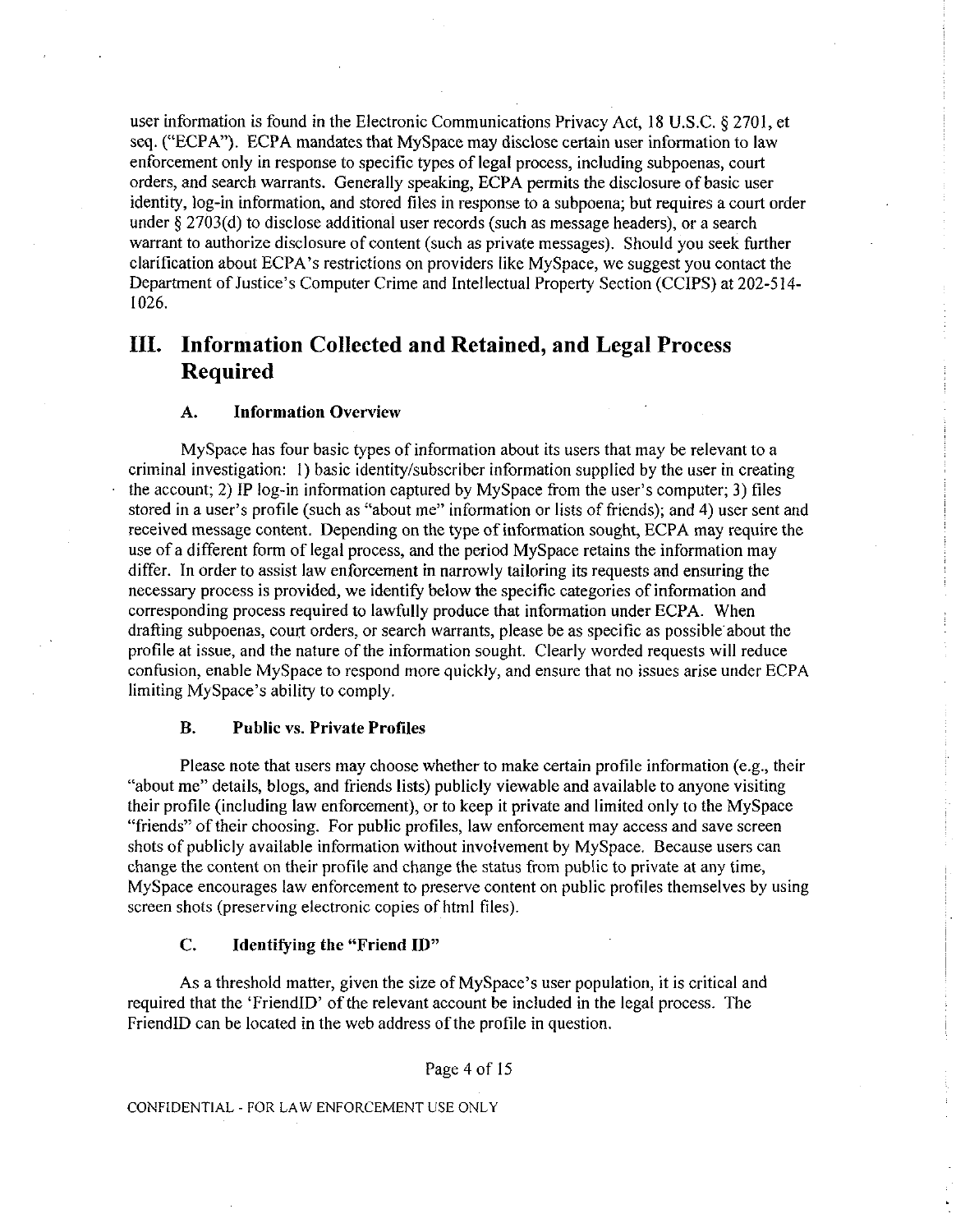Example of FriendID for Tom's profile:

http://www.myspace.com/index.cfm?fuseaction=user.viewProfile&friendID=6221&Mytoken=2 0050518161358

The above FriendID in this example is '6221'. This unique number allows us to locate the profile. If the profile appears as 'MySpace.com/Tom', click on the 'View More Pics' link. This will display the following link:

http://viewmorepics.myspace.com/index.cfm?fuseaction=user.viewPicture&friendID=6221&frie ndName=Tom&Mytoken=2005 0829192700

The FriendID can then be located in the URL.

## **D. Specific Categories of Information Retained and Associated Legal Process Required**

## **1. Basic user identity information**

*Type of Information Available:* date profile created; first and last name provided by user; user ID; e-mail address provided by user; zip code, city, and country provided by user; account creation date and time; and the IP address at time of sign-up.

*Process required*: Grand jury subpoena, administrative subpoena or civil investigative demand pursuant to 18 U.S.C. § 2703(c)(2); or court order; or search warrant; or user consent.

## **2. IP address logs**

*Type of Information Available*: Logs showing the IP address assigned to the user and the date stamp at the time the user accessed his or her profile (PST or PDT, depending on the date of login).

*Process required*: For historical records - grand jury subpoena, administrative subpoena or civil investigative demand under 18 U.S.C. § 2703(c)(2); or court order; or search warrant; or user consent. To capture log-in IPs prospectively - a Pen Register/Trap and Trace Order under 18 U.S.C. § 3121.

## **3. Private messages and bulletins**

*Type of Information Available:* the contents of private mail messages and/or bulletins sent from and held for users on MySpace servers.

*Process required for messages less than 180 days old:* Search warrant under 18 U.S.C. § 2703(a); or user consent.

## Page 5 of 15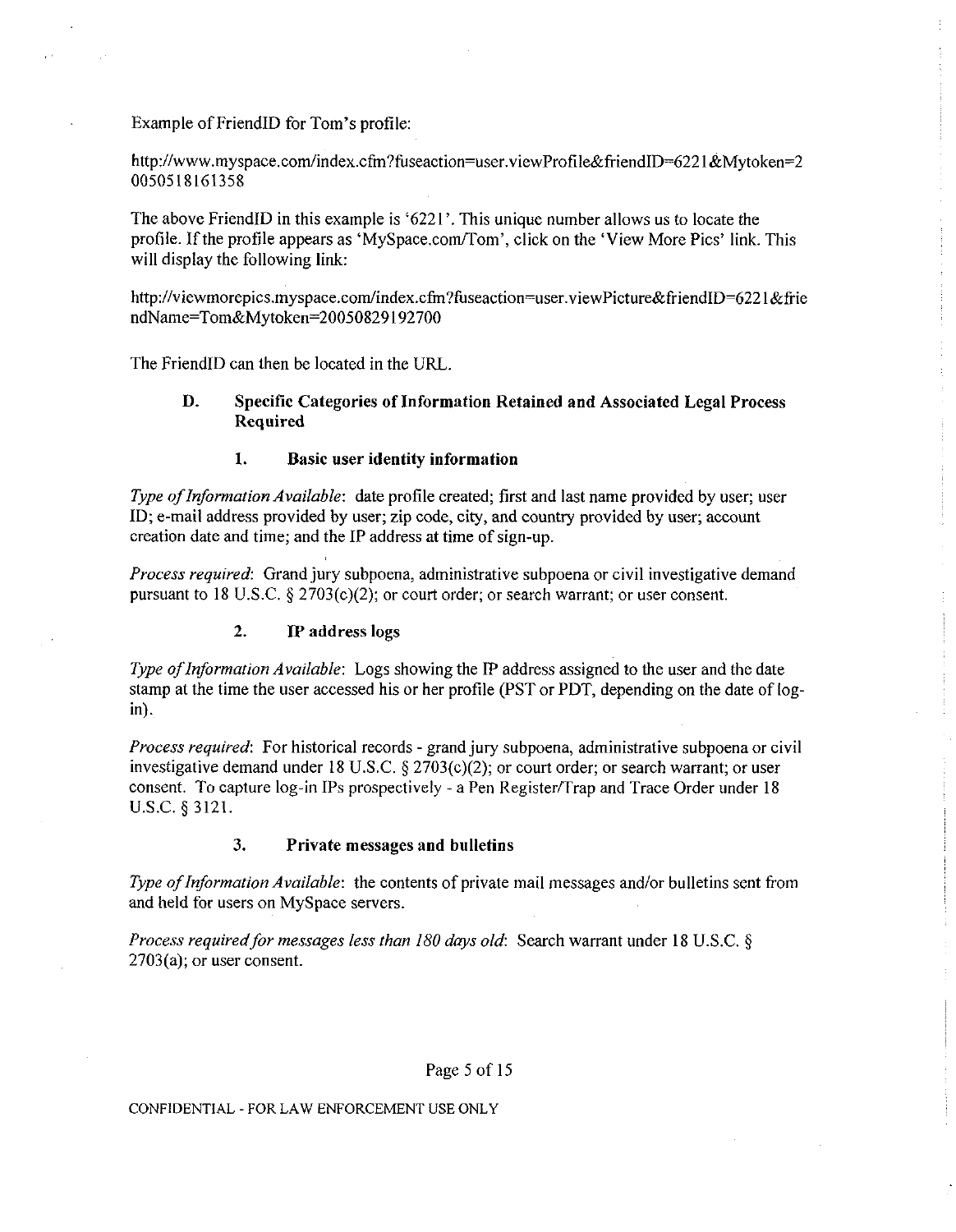*Process required for messages over 180 days old*: Subpoena or court order where the government provides prior notice to the subscriber (or delays notice under 18 U.S.C. § 2705) for messages over 180 days old; or search warrant; or user consent.

## **4. Stored user files (photos, videos, blogs)**

*Type of Information Available:* Profile information including photos, videos, blogs, blog comments by other users, the identities of their friends, and "About Me" entries.

*Process required:* A grand jury or administrative subpoena, civil investigative demand; or court order where the government provides prior notice to the subscriber (or delays notice under 18 U.S.C. § 2705). 18 U.S.C. § 2703(b)(2); or search warrant; or user consent.

## **5. Other general records or information**

*Type of Information Available:* user's date of birth, gender, hometown, and occupation, as well as historical private message header information, excluding subject.

*Process required*: Court order under 18 U.S.C. § 2703(d); or search warrant; or user consent.

## **E. MySpace Retention Periods**

The retention periods identified below reflect MySpace's retention of user data in the normal course of business. MySpace honors all law enforcement preservation requests made during the period the data is available. MySpace also automatically preserves the data of users who are identified as registered sex offenders and removed from the MySpace site pursuant to MySpace's Sentinel SAFE project.<sup>2</sup> Please note that all retention periods are estimated and may vary depending on system conditions and other circumstances.

## **1. Active Accounts**

### a. Basic user identity information, stored user files, and general records:

The basic identity information entered by a user in creating a profile, all data displayed on the profile (blog entries, about me information, etc.) and all stored files (images and videos) contained in an account are maintained as long as the user has not edited the data or removed the files from the profile. Once a change is made by the user, the previously existing information is overwritten. Upon receipt of a preservation request, however, MySpace will capture all user data available at that time, and future actions by the user will not affect the preserved data.

 $\overline{2}$  $My$ Space's Sentinel SAFE project is designed to identify and remove from the MySpace site any users identified as registered sex offenders. MySpace deletes all profiles identified by the Sentinel SAFE process as RSOs within approximately 24 hours of making a conclusive match. Importantly, when MySpace deletes a profile as a result of a registered sex offender match with the Sentinel SAFE database, the information contained in and related to the profile, including photos, private messages, etc. are preserved by MySpace. Upon receipt of the appropriate legal process for the information sought, MySpace will promptly produce this preserved user information.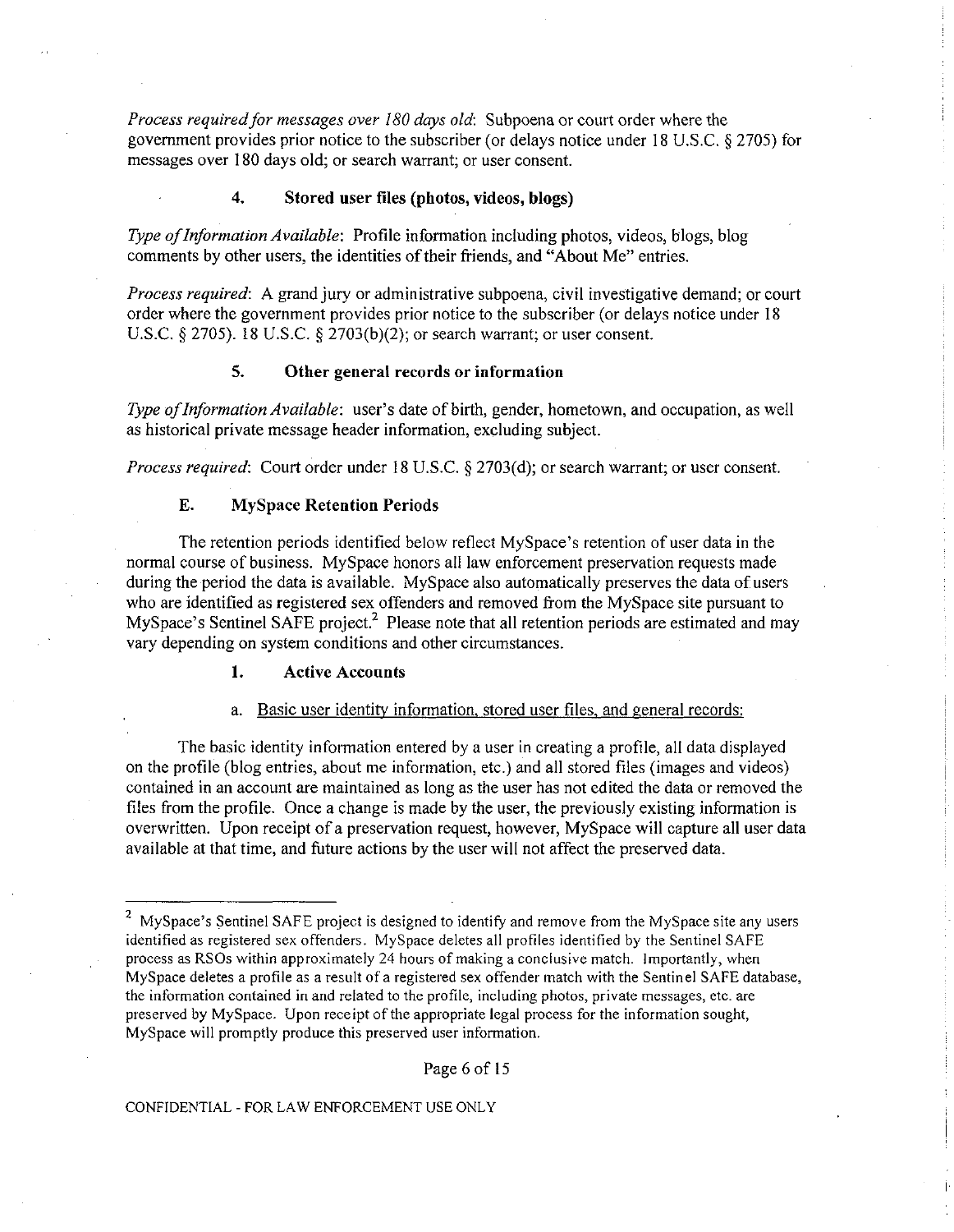### b.IP address logs:

The IP Log for each FriendID is logged after every log in to the MySpace system. The IP Log for each FriendID is available for one year after the applicable login on the account. This data cannot be modified by the user once it is recorded.

## c. Private messages and bulletins:

Private messages in a user's inbox are available until the user removes them. MySpace does not maintain copies of messages marked for deletion by a user and cannot recover deleted messages. Private messages in a user's sent box are retained for 14 days unless the user has manually deleted them.

### **2. Deleted Accounts**

### a. Basic user identity information, stored user files, and general records:

User identity information is available for one year after account deletion. Other stored files, such as photos, may be lost at the time of account deletion.

#### b.IP address logs:

MySpace retains Friend ID, IP Address and Login time and date stamps dating back one year.

c. Private user communications:

No private messages (inbox or sent mail) are available for deleted accounts (except those deleted through our Sentinel SAFE project).

## <span id="page-6-0"></span>**IV. Information that may Reside on a MySpace User's Computer (not with MySpace)**

Available Forensic Evidence includes:

A. Instant Messenger Chat Logs: MySpace Messenger IM Client logs may be stored to the local machine. The default pathway for these logs is C:\Documents and Settings\USERNAME\Application Data\MySpace\IM\Conversations. For a machine running Windows Vista, the default pathway is C:\Users\USERNAME\AppData\Roaming\MySpace\IM.

B. Cookie Data: If a user logged into that machine accessed MySpace.com, and did not clear their cookies, you can locate cookies in the C:\Documents and Settings\Username\Cookies directory. The cookies will be named 'username@word.myspace.com'

C. Cached MySpace Pages: Electronic copies of viewed MySpace pages will be stored to the local machine temporarily (until the user or machine flushes them out). The default

#### Page 7 of 15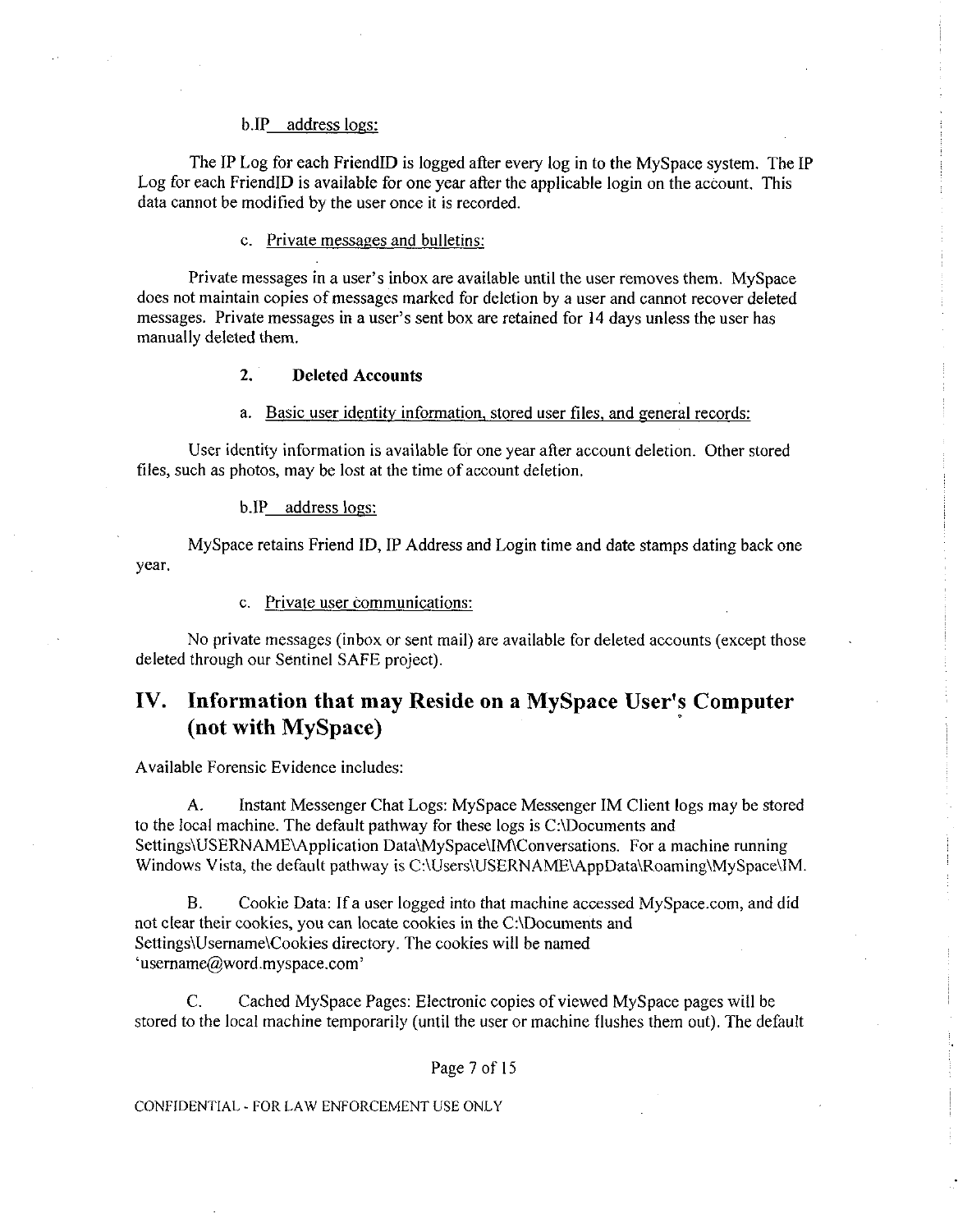location for these files is C:\Documents and Settings\Username\LocaI Settings\Temporary Internet Files. Images viewed by the user that were stored on MySpace will also be stored here.

D. Stored login information: Sites and browsers allow users to 'save' their login settings. Check form fields in the browser to see if they have pre-populated information.

## <span id="page-7-0"></span>**V. Requests to Preserve Records**

MySpace honors requests by law enforcement to preserve information in accordance with 18 U.S.C. § 2703(f). In response to such requests, MySpace will preserve the specific information identified in the request for up to 180 days and will extend the preservation as necessary at your request. Please email or fax a signed letter on law enforcement agency letterhead requesting that MySpace preserve the records to 310-356-3485. Please specifically list the particular information that you seek to preserve, and limit your preservation request to information for which you intend to seek legal process. Attached in our form section is a sample letter for a preservation request.

MySpace can only preserve a currently active (non-deleted) account. Please note that once information in an active account has been preserved, the following will occur unless other arrangements are made with MySpace and indicated in the request:

- The account will remain publicly viewable; and

- The user will be prevented from logging into the account.

*If restricting the user's access to the profile will impede an investigation, you must specifically request in the letter that the subject account should not be locked.* In such cases, MySpace will output to a flat file the specific information for which preservation is sought that is available at the time the request is processed. Because the user will retain access to the account, please note that any interim changes to account information made between the time the flat file is created and the ultimate legal process is served may not be retained. Accordingly, when serving follow-up legal process for information previously the subject of a preservation request, please specify that the request seeks both the information preserved and any existing updated user profile information. Please also reference any prior preservation requests so that we may respond to your legal process more efficiently.

## <span id="page-7-1"></span>**VI. Service of Process and Production of Records**

In order to streamline the process for satisfying law enforcement requests, MySpace will accept service of all subpoenas, court orders, search warrants, emergency requests and user consents by fax (310-356-3485), by email to [compliance@myspace.com o](mailto:compliance@myspace.com)r mail (at the address on the cover of this Guide). MySpace will also accept service and produce documents in response to out-of-state domestic subpoenas, court orders, and search warrants.

MySpace's preferred method for producing information in response to legal process is to submit the information in an Excel spreadsheet sent via e-mail. MySpace can also provide a signed authentication letter for the production by PDF or Fax. Accordingly, where possible,

Page 8 of 15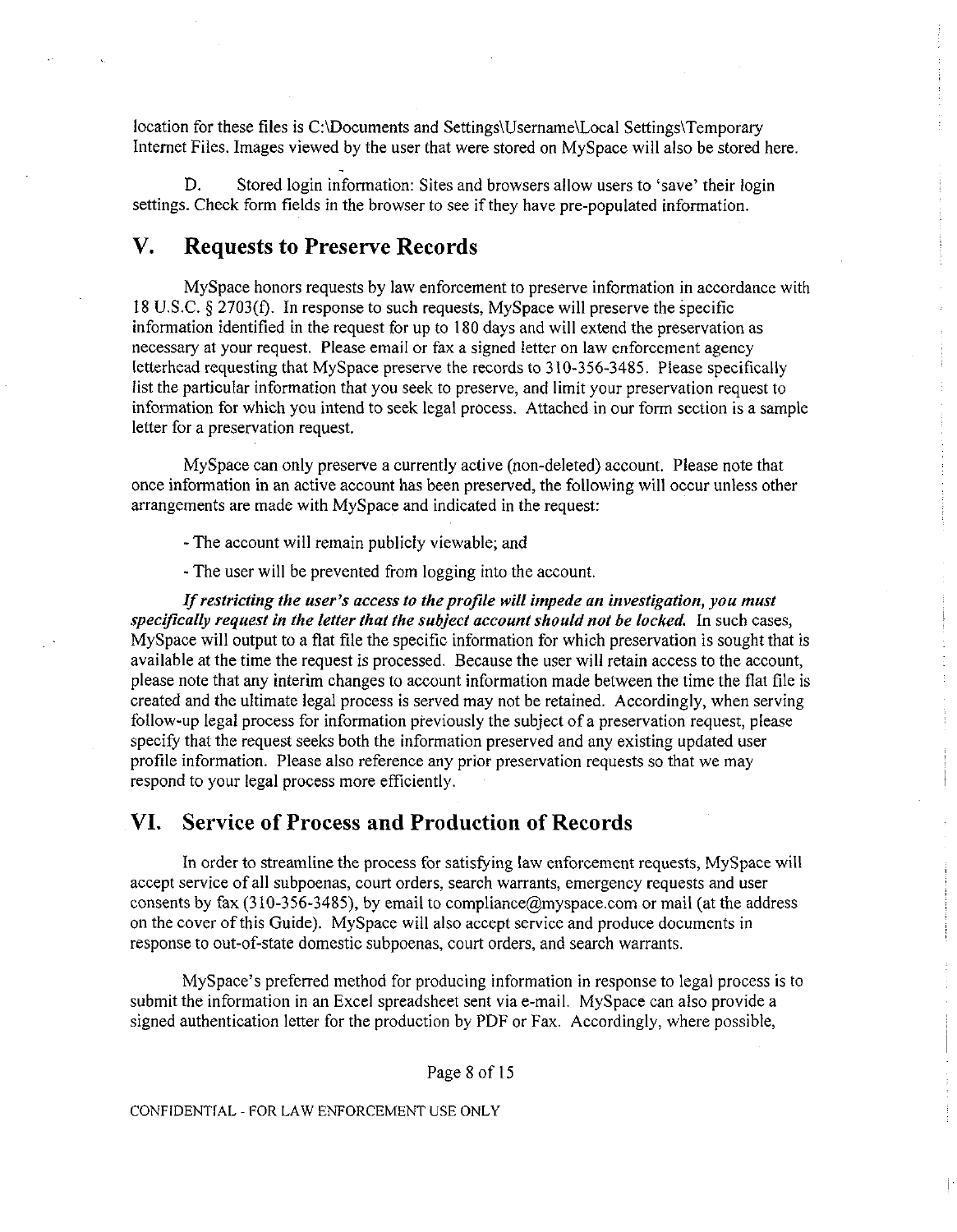please specify on the applicable subpoena, order or warrant (or cover letter) the email address to which results can be sent and where an authentication letter can be faxed (if you prefer to have the letter faxed).

## <span id="page-8-0"></span>**VII. Interpreting Information Produced by MySpace**

The explanations provided below are intended to assist law enforcement in understanding the meaning of the information produced by MySpace, and respond to the most frequently asked questions about MySpace productions.

### **A. Email Address**

Please note that an email address consists of two parts: A username and then the domain that hosts the email account.

#### Example: [Abuse@MySpace.com](mailto:Abuse@MySpace.com)

'Abuse' is the username and all information after the ' $\omega$ ' belongs to the domain (which in this case is MySpace.com). Therefore, you should contact MySpace.com to make inquires about the username 'Abuse'. If the email domain belongs to a different ISP (e.g., MSN, AOL, Yahoo, or Gmail), then information about that email address should be sought from that provider.

## **B. IP Address Logs**

IP (Internet Protocol) Logs include the IP address assigned to the user (by their ISP (Internet Service Provider)) at the time of login, and also include a date stamp showing when the login occurred. All IP logs provided by MySpace.com are Pacific Standard or Pacific Daylight Time, depending on the date of log-in. Please refer to the month and day on the log to determine whether PDT or PST is applicable.

Example: 67.134.143.254 08/22/2005 3:15 PM PST

You can find out which Internet Service Provider the IP address belongs to by performing a "Whois" lookup on the IP address at any of the following sites:

<http://whois.domaintools.com>or <http://www.networksolutions.com/cgi-bin/whois/whois>

The IP Address in the example above (67.134.143.254) generated the following result:

Qwest Communications QWEST-BLKS-5 (NET-67-128-0-0-1)

67.128.0.0 -67.135.255.255

This result means the IP address belongs to Qwest Communications. Qwest Communications could be contacted to provide the information about what individual or company was using that IP address at that date and time.

### Page 9 of 15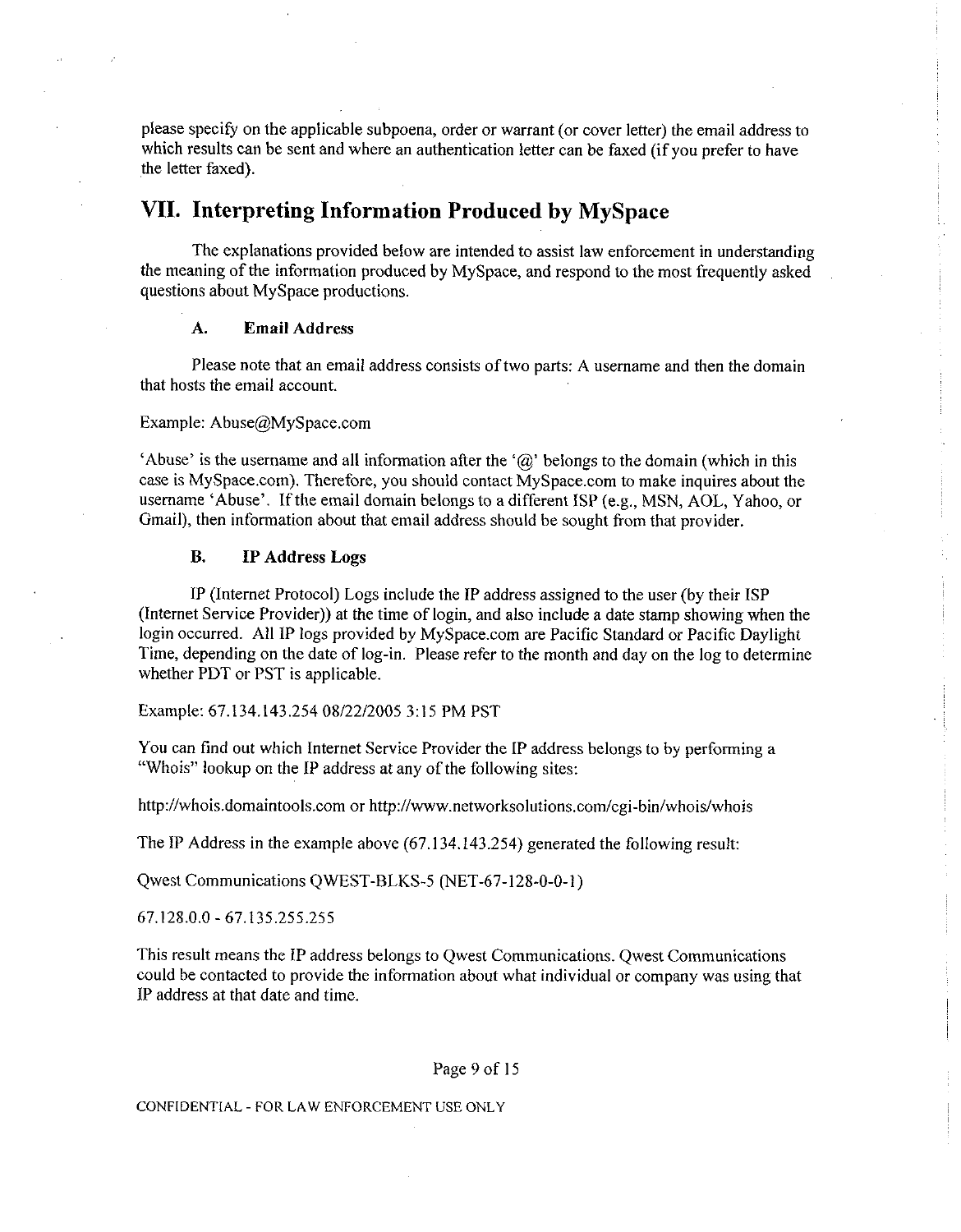### **C. Private Messages**

Private messages will be produced in Excel spreadsheet form, with two separate tabs on the bottom of the spreadsheet for messages. One tab is the 'Sent From User' messages (user's sent mail) and the other is 'To User' (user's inbox).

The spreadsheet for private messages will have the following five headers:

ToUserid FromUserid Subject Body CreatedDate

ToUserid is the FriendID of the account the message is sent to.

FromUserid is the FriendID of the account the message is sent from.

Subject is the subject line of the message in question.

Body is the actual content of the message.

CreatedDate is the date stamp of the message.

Example:

| ToUserid | FromUserid | Subject        |
|----------|------------|----------------|
| 6221     | 22234567   | RE: Welcome to |
|          |            | MySpace.com    |

Body

Thank you Tom for the welcome!

----------------- Original Message -----------------

From: <A

HREF='<http://www.myspace.com/index.cfm?fuseaction=user.viewProfile&friendID=6221&Myt> oken=20050423222742'>Tom</a> Date: Apr 23, 2005 4:49 PM

Hi, My name is Tom! Welcome to MySpace

CreatedDate

4/23/2005 22:29

Please note the '---------------- Original Message ---------------- ' in the body of the message and the 'Re' ("Regarding") in the subject line shows that the user in question is responding to an existing private message sent to him. The responding email shows who the original sender is, as well as the time and date sent.

#### Page 10 of 15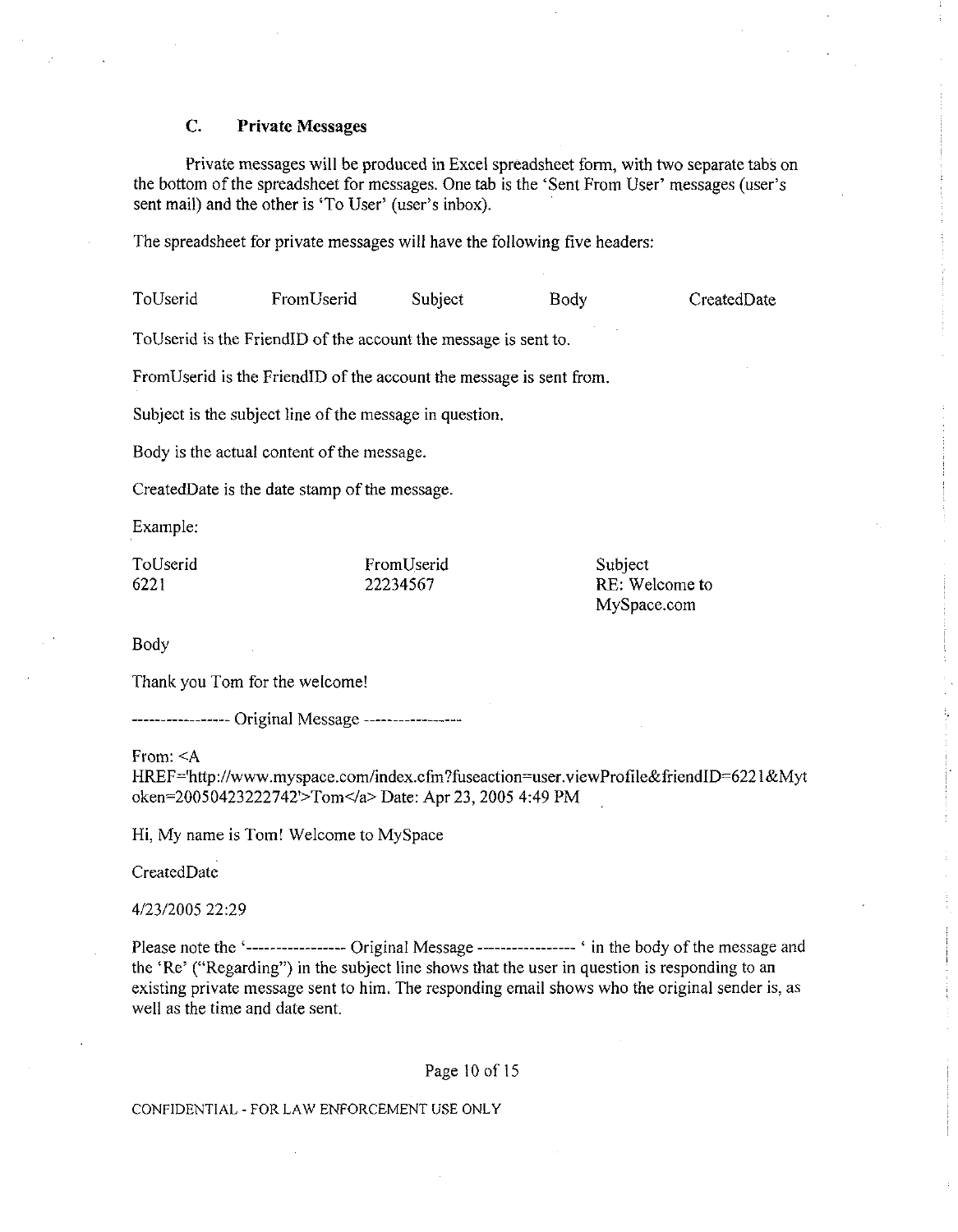## <span id="page-10-0"></span>**Vili. User Consent**

Because ECPA provides an exception for disclosures of information with the consent of the user, MySpace will disclose information based on user consent obtained by law enforcement where sufficient information is provided to verify that the person providing the consent is the actual creator of the profile, and where law enforcement endorses the authenticity of the consent. Accordingly, in addition to a description of the specific information sought, the user must provide the information called for in the sample Consent Form set out below. MySpace will be unable to release the information if the user is unable or unwilling to provide registration information that correlates to the information in MySpace user records.

## <span id="page-10-1"></span>**IX. Emergency Disclosures**

Under 18 U.S.C. §§ 2702(b)(8) and 2702(c)(4), MySpace is permitted to disclose information, including user identity, log-in, private messages and other information voluntarily to a federal, state, or local governmental entity when MySpace believes in good faith that an emergency involving danger of death or serious physical injury to any person requires such disclosure without delay. MySpace will disclose records to assist law enforcement in the case of emergencies meeting ECPA's threshold requirements. Accordingly, we request that law enforcement provide information in writing sufficient to show the existence of the emergency. If you find it useful, you may provide the information requested in MySpace's Emergency Disclosure Form (contained below) on your Law Enforcement letterhead. Providing such information will ensure that true emergencies receive the swiftest response. The Emergency Disclosure request must be submitted by a law enforcement officer.

For emergency law enforcement requests, MySpace also reserves a special telephone hotline that MySpace staffs 24 hours a day/7 days a week. The emergency hotline is 888-309-1311.

## <span id="page-10-2"></span>**X. Sample Language for Requests**

This section provides sample language that law enforcement may use to complete the section of their legal process identifying the information they seek from MySpace. These are examples of the most commonly requested information from MySpace. It is important to be as specific as possible when identifying the information you are requesting from MySpace.

### **A. Sample Subpoena Language for Basic User Identity Information and IP logs:**

Records concerning the identity of the user with the FriendID ###### consisting of name, postal code, country, e-mail address, date of account creation, IP address at account sign-up, and logs showing IP address and date stamps for account accesses

#### Page 11 of 15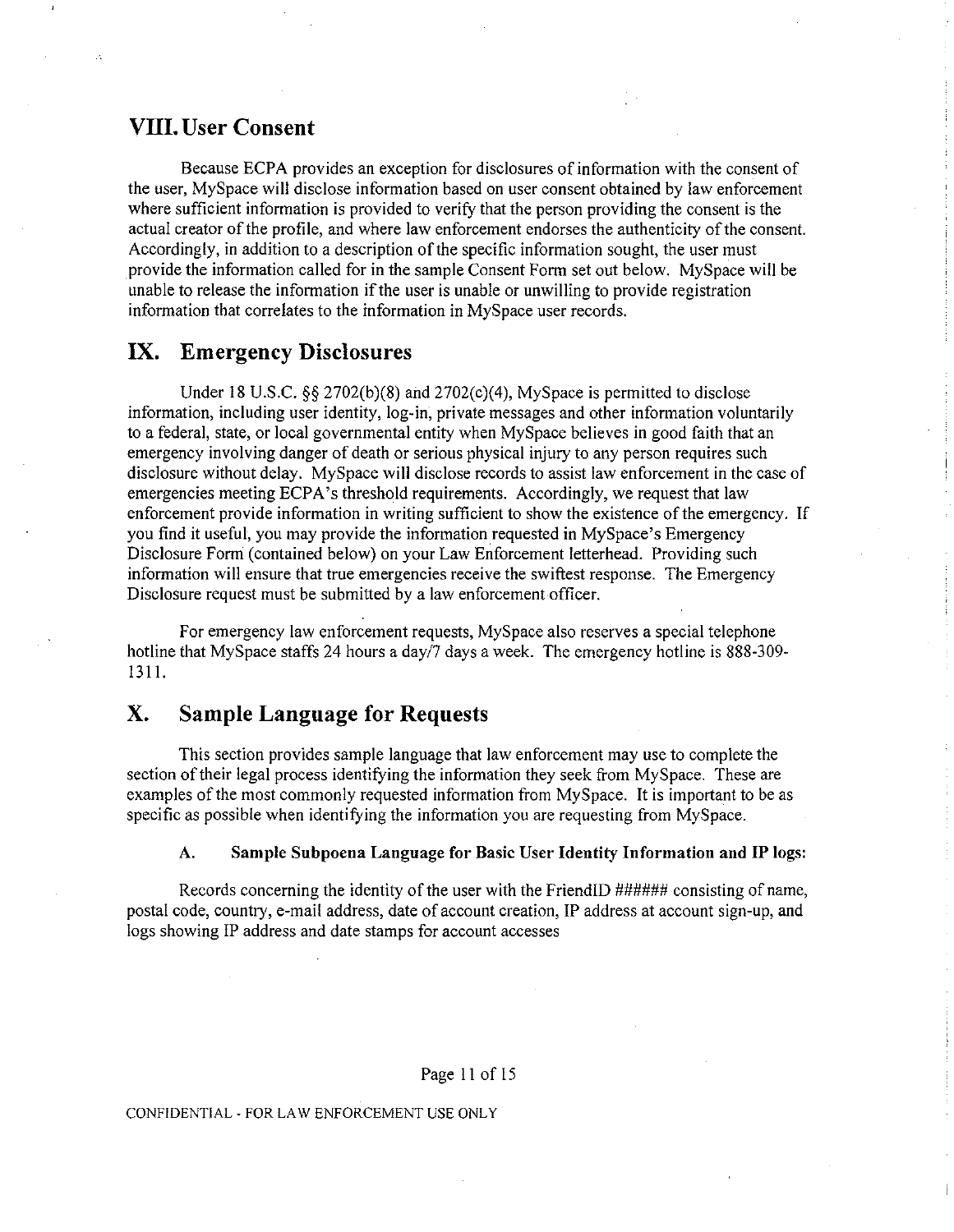## **B. Sample Search Warrant Language for User Information Including Private Messages:**

Records concerning the identity of the user with the FriendID ###### consisting of name, postal code, country, e-mail address, date of account creation, IP address at account sign-up, logs showing IP address and date stamps for account accesses, and the contents of private messages in the user's inbox, and sent mail folders.

## **C. Sample Preservation Request Letter**

(Must be on law enforcement department letterhead)

Custodian of Records MySpace.com 407 N. Maple Drive Beverly Hills, CA 90210

Re: Preservation Request

Dear Custodian of Records:

The below listed account/profile is the subject of an ongoing criminal investigation at this agency, and it is requested pursuant to 18 U.S.C. § 2703(f) that the following information associated with said account/profile be preserved pending the issuance of a search warrant or other legal process seeking disclosure of such information: [Specify information to be preserved]. I understand that MySpace.com will lock the profile/account in question, thereby rendering the account inaccessible to its owner.

Profile URL:

FriendID:

If you have any questions concerning this request please contact me at [insert e-mail address and phone contact]

Thank you for your assistance in this matter.

Sincerely, (Your Signature) (Your Name Typed) (Your Title Typed)

Page 12 of 15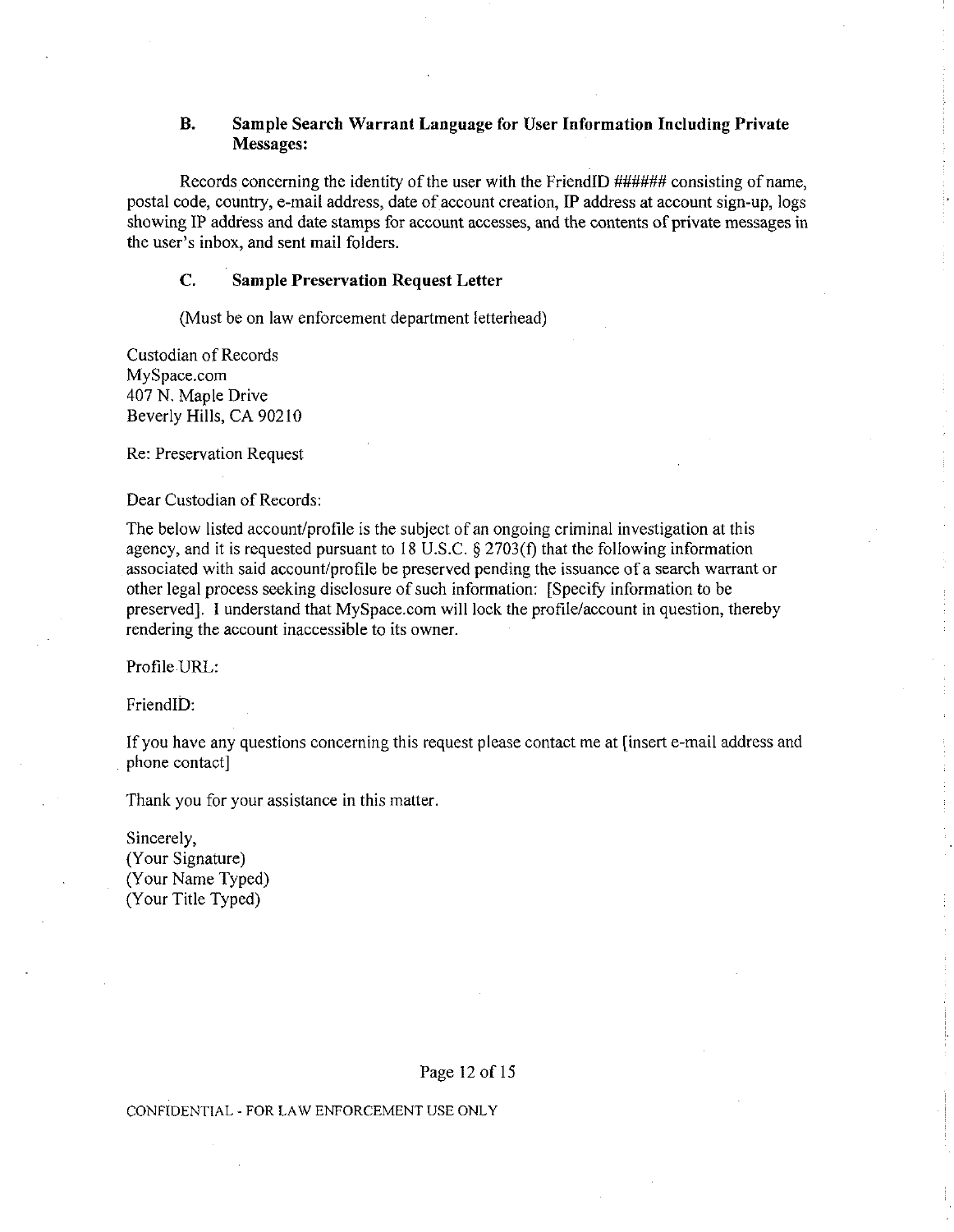## **D. Sample Consent Form**

(Must be on the investigating agency or department letterhead)

I, "XYZ", being duly sworn, on this [insert date] do hereby state the following:

I have one or more profiles on MySpace.com.

The URLs / FriendlDs are:

I understand that the "ABC" agency is conducting an official criminal investigation and has requested that I grant my consent to authorize the "ABC" agency to access, request, receive, review, copy and otherwise utilize, as they deem appropriate, the following information from the above profiles: [specify information sought]

I hereby authorize MySpace.com to provide to any agent of the above referenced agency, the above-specified information associated with my identified MySpace.com profiles/accounts.

The following information should be used to verify my identity:

Email address for account:

Password for account:

Date of birth for account:

Zip Code for account:

Pursuant to this Consent, I waive any claims against, indemnify and hold harmless MySpace.com, its affiliates, and their respective directors, officers, agents, and employees from and against any claims, damages or expenses relating to or arising from, in whole or in part, the disclosure of such information, records and data.

I have not been promised anything in exchange for providing this consent and authorization.

In witness whereof, the undersigned makes the above statements under penalty of perjury.

| Member Signature and Printed Name                                    |      |  |
|----------------------------------------------------------------------|------|--|
| Law Enforcement Witness Signature, Printed<br>Name and Printed Title | Date |  |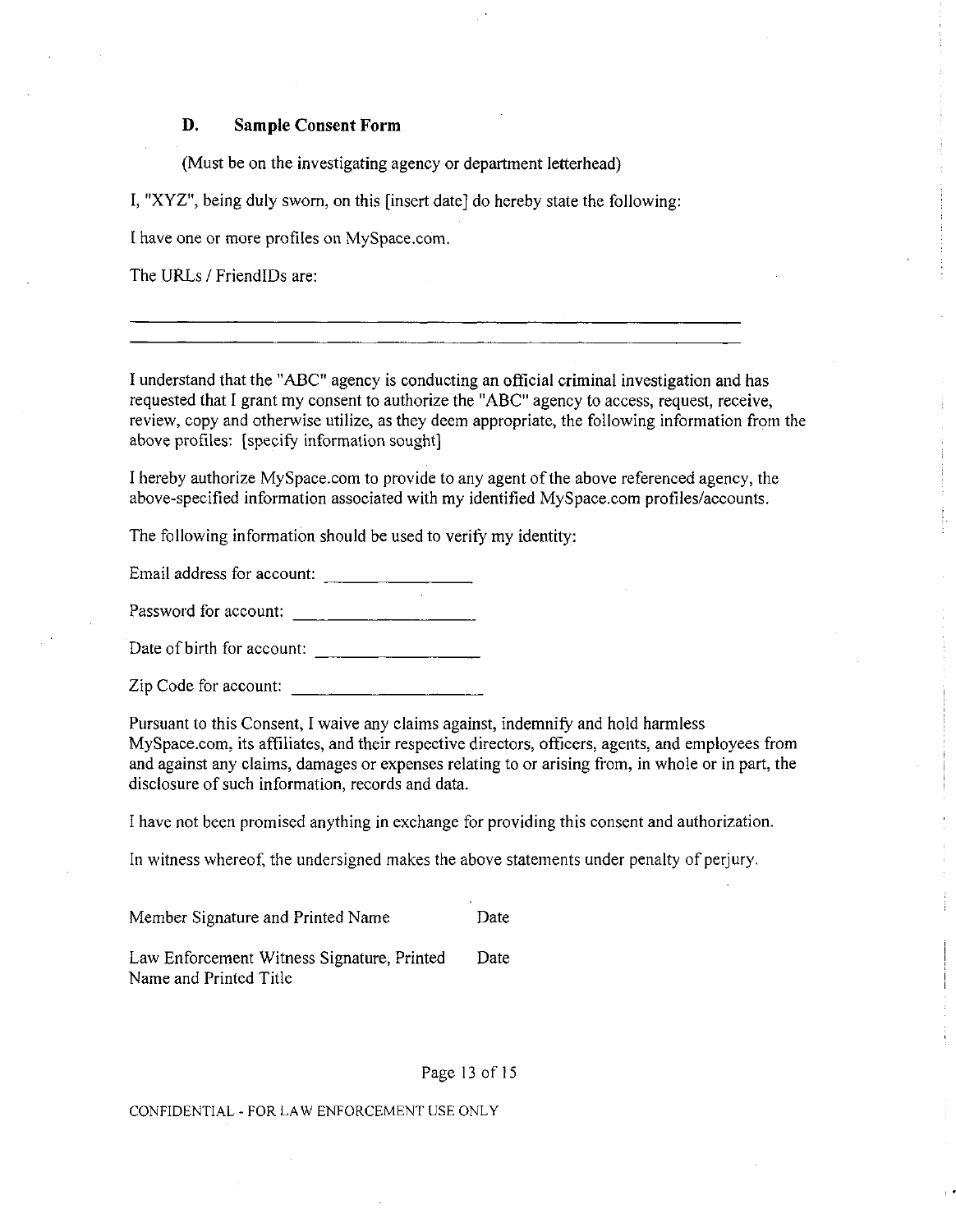## **E. Sample Emergency Disclosure Form**

(Must be on the investigating agency or department letterhead)

Emergency Disclosure Form

Please complete this form to assist MySpace in exercising its discretion to disclose information to you pursuant to 18 U.S.C.  $\S 2702(b)(7)$  and  $\S 2702(c)$ .

- 1. What is the nature of the emergency involving death or serious physical injury?
- 2. Whose death or serious physical injury is threatened?
- 3. What specific information in MySpace's possession related to the emergency do you need?

Signature of Officer Printed Name of Law Enforcement Officer

## <span id="page-13-0"></span>**XI. Websites and Resources**

[www.myspace.com/safety -](http://www.myspace.com/safety) MySpace.com's Safety Tips section which includes a section dedicated to parents concerned about their child's Internet use.

United States Department of Justice, Computer Crime and Intellectual Property Section, [www.cybercrime.gov](http://www.cybercrime.gov) - DOJ guidance on authorities governing obtaining electronic evidence.

United States Department of Justice, Office of Justice Programs, National Institute of Justice publishes an investigative guide for electronic crime. The information contained in Electronic Crime Scene Investigation-A Guide for First Responders (available free of charge and downloadable from the Department of Justice website ([www.ncjrs.org/pdffilesl/nij/187736.pdf\)](http://www.ncjrs.org/pdffilesl/nij/187736.pdf)) helps line officers perform their jobs.

[www.ncmec.org -](http://www.ncmec.org) National Center for Missing and Exploited Children website.

## <span id="page-13-1"></span>**XII. Information to Provide to Parents and Schools**

## **A. Parent Resources**

MySpace offers information for parents concerned about their child's use of MySpace on the bottom of every single MySpace.com page.

[www.myspace.com/safety](http://www.myspace.com/safety) is the web address for the Safety Tips section. Click on the 'Tips for Parents' tab to access the parent section.

This area offers:

Page 14 of 15